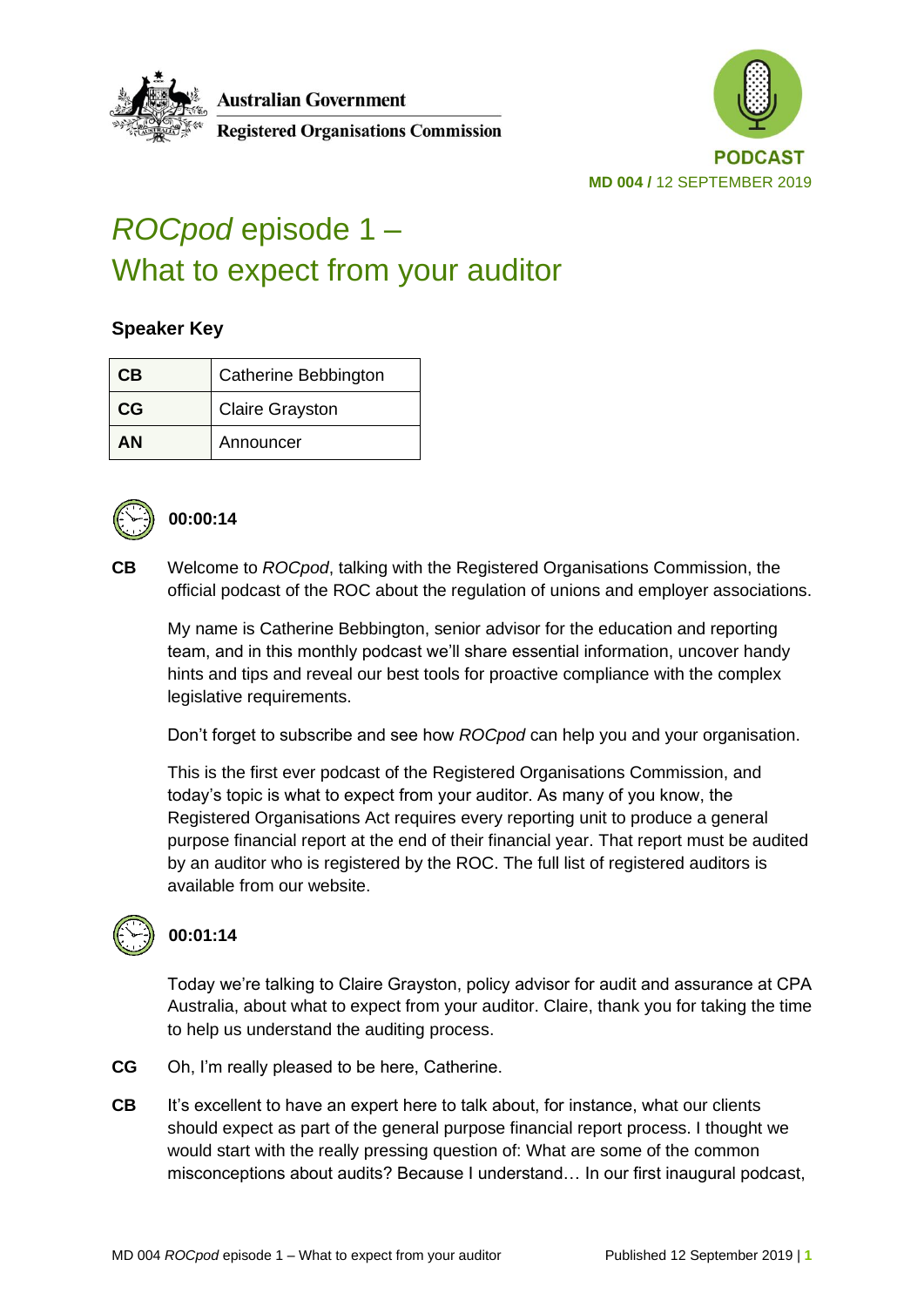

let's get straight to the heart of it.

**CG** Thanks, Catherine. I think there's some really big common misconceptions about what audit is and what the auditor can do, and essentially those misconceptions tend to focus on detecting or preventing the failure of an organisation and also the detection of fraud.

Now, ideally the auditor would detect fraud in every instance, but it just isn't possible to always detect fraud, and an auditor doesn't look at everything that could lead to failure. So they will look at going concern, but there are other factors that can lead to failure. So often the auditor is blamed for that. Obviously, we want a high-quality audit, and the auditor is responsible for that, but nevertheless even with the best quality audit at times an organisation can fail, at times fraud can occur and remain undetected or not be detected by the auditor.



## **00:02:41**

Perhaps I can just cover before we move on what the auditor can provide, and certainly the audits focus on giving confidence in that financial report. So the audit will give that confidence, but to be cost-effective obviously an auditor can't check every single transaction. They're not going to be checking every single balance to see if it's as material or every amount that's gone into that balance.

The auditor's work is based on risk assessment, so they're focussing on the highest risk areas. Maybe in a registered organisation it could be the loans or the grants or the donations or related-party transactions. In addition to focussing on those risk areas, they then use a sample for testing transactions and balances, and that's based on their assessment of materiality. For example, if the fraud's immaterial, they're much less likely to pick that up.

Typically, an auditor is not able to test 100% of transactions. As we get more IT focussed, things are changing, but even once IT is being used you get a lot of anomalies, and then it's how much those are then tested. So suffice it to say not all transactions are tested.



#### **00:03:42**

I would note though that one of the key risks an auditor looks at is fraud. So you would expect them to look carefully at risks of fraud, but fraud, as I think most people are aware, is usually coupled with a concealment, often with collusion. It makes it really difficult for the auditor to detect those instances.

Fraud we're very sensitive to. If fraud is found, even if it is minor and immaterial, it causes a problem for the stakeholders, but the auditor may not be looking at those amounts.

In terms of preventing failure, I wanted to highlight that the auditor does look at going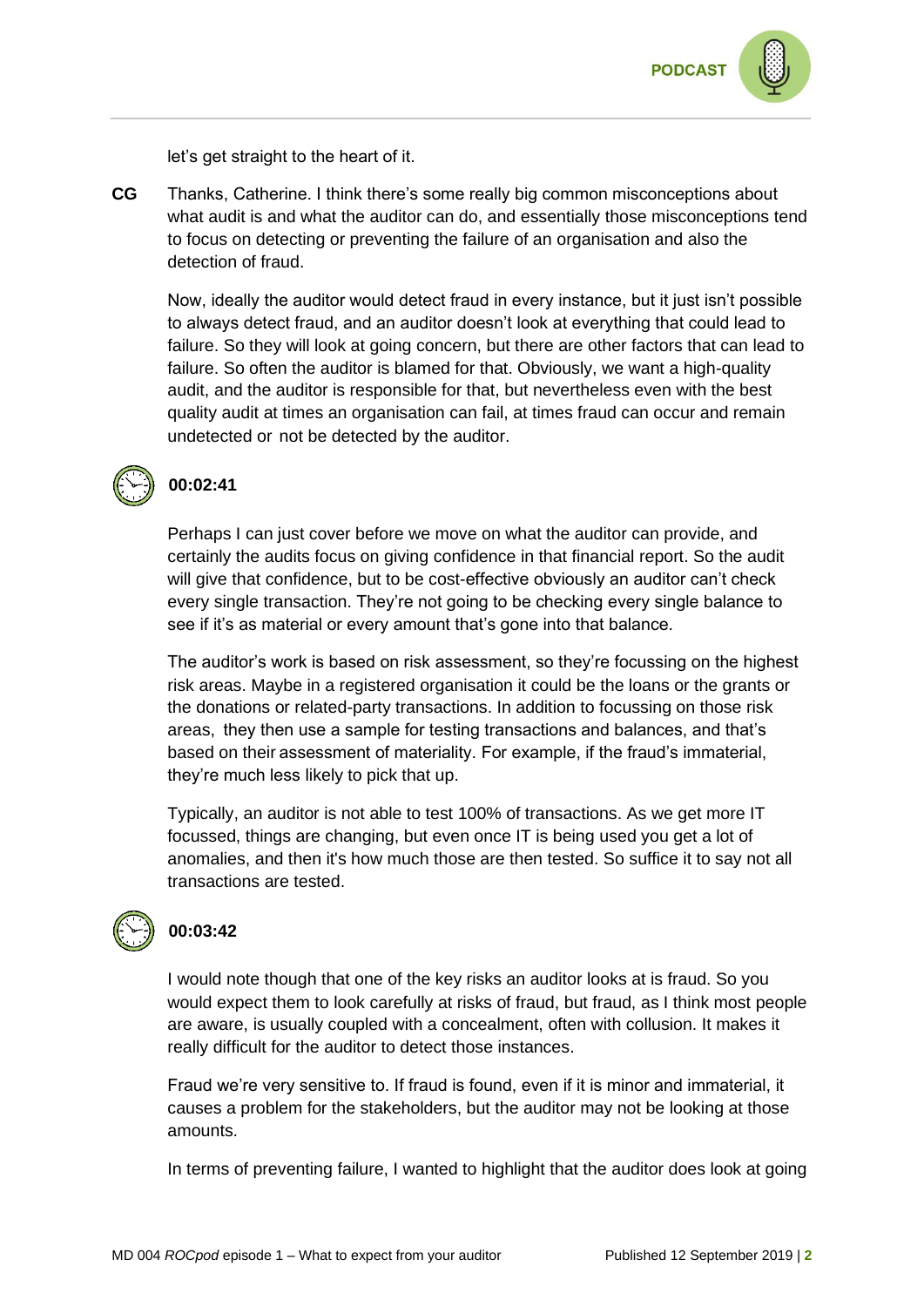concern. So they will highlight if there's a material uncertainty in relation to going concern. They have a lot of responsibilities around highlighting that in their auditor's report even if the organisation has disclosed that uncertainty. So that will be an important flag if there is a material uncertainty. And the auditor will look ahead another 12 months to see if the organisation should be able to continue operating for that period or that an uncertainty is disclosed.

But nevertheless audit doesn't provide a guarantee about the financial report, its accuracy, but it is concluding on whether it's fairly stated in all material respects.

Catherine, I wonder though before you move on, can I just mention about auditor's responsibilities in relation to non-compliance…

- **CB** You certainly can.
- **CG** With laws and regulations? Thank you because I think that is an area that may give stakeholders and organisations some comfort as well. There's increased responsibilities in the last couple of years for auditors to actually act in relation to non-compliance with laws and regulations. That means that they can't turn a blind eye if they see something that they suspect or confident is a non-compliance with laws and regulations, and they need to take action.

## **00:05:33**

That doesn't mean rushing to the authorities immediately. Depending on the circumstances it might be appropriate for them to go to management, and then if they're not satisfied that management take appropriate action, then they can escalate that. And in certain circumstances they can put aside confidentiality and go to the authorities and particularly if they're required to do so, they must report that.

I think that's comforting, that the auditor is not going to brush over these things. They need to take those on and ensure they're properly addressed.

**CB** I would certainly emphasise that if you've got any problems appearing through the audit in your financials, that it is worth coming to the regulator early to have that conversation either as an officer in the committee of management or as an administrator to find out the best way to go about approaching those inconsistencies. Because sometimes they're not necessarily caused by things like fraud. Sometimes it is just inconsistencies.

To summarise, some of the major misconceptions about an audit is going to be that the auditor absolutely guarantees that this is 100% correct and free of fraud, and they're going to give you a reasonable coverage that there's no material misstatement within the reports.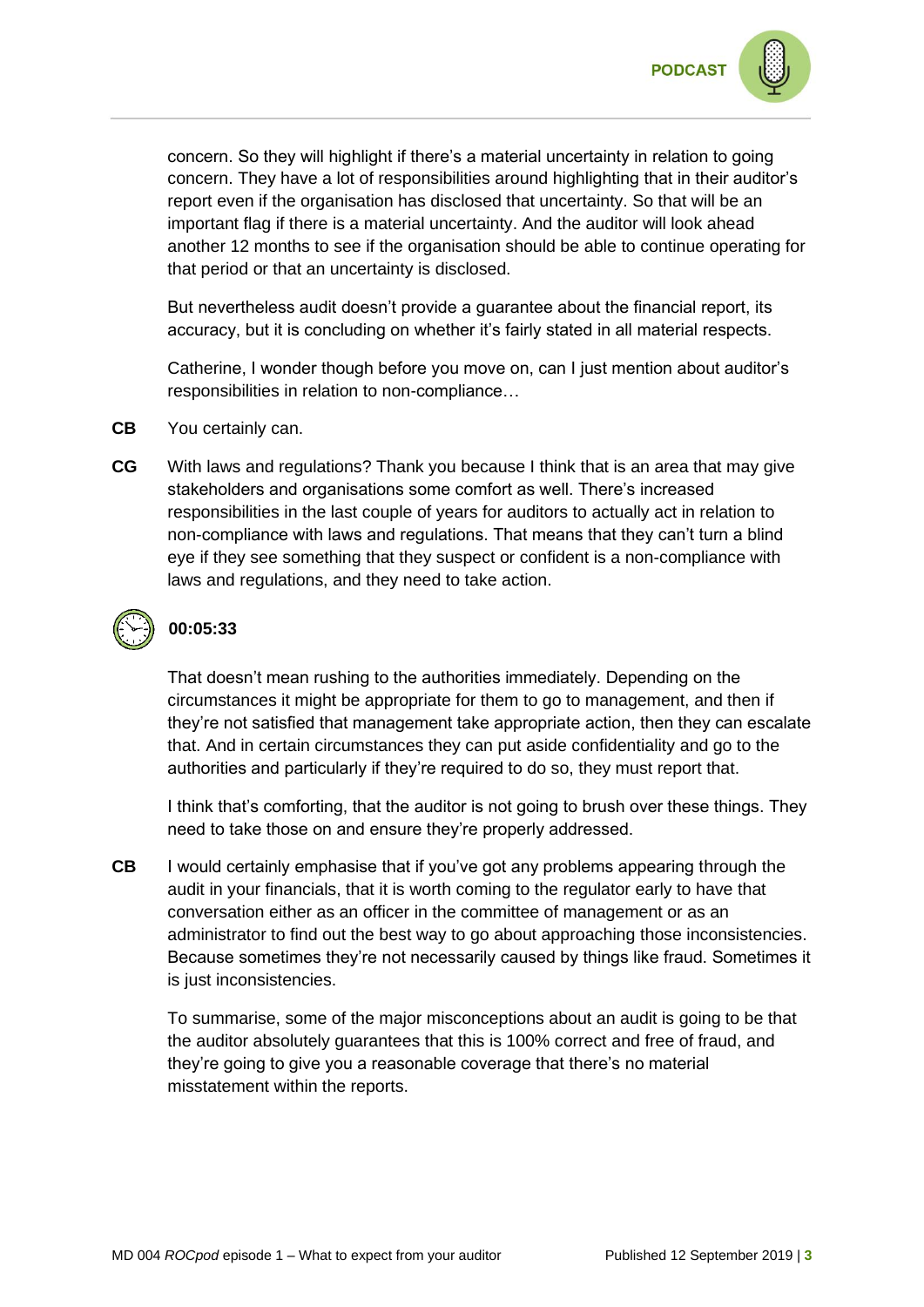

## **00:06:43**

They're also going to do a sampling, so organisations and branches shouldn't be expecting the auditor to look at every single transaction or every single account statement or bank statement or credit card statement. They are going to be doing a sampling through this process.

- **CG** Yes, that's absolutely right.
- **CB** What else should organisations expect from the auditor process? How does it start, for instance?
- **CG** Well, initially, when you first engage an auditor you'd expect them to send you a letter of engagement essentially to agree the terms of their engagement. Now, that doesn't necessarily get reissued every year. Usually, the auditor is retained for at least the five years till they have to rotate out.

Often the auditor will reinforce the terms by sending the engagement letter again, but that's not necessarily required. So they need to communicate what the plan, scope and timing of the audit is expected to be and any significant risks that they've identified in advance of conducting the audit.

Then following on from that agreement of how the audit is going to be conducted, they will need full access. That sort of sounds obvious, but they need to get a look at all the financial records. They need to be able to talk to any staff, or I'll say consultants because it's not always that staff will be preparing all the financials. There might be external assistants, but they need full access to make sure the process is efficient and effective. Obviously, if the records are in electronic format, they'll need full access to your accounting system.



#### **00:08:14**

- **CB** Should our organisations expect this to be done in their office? Should they be setting up a desk or something for the auditor to come in? Or is this the kind of thing that can be done off site by your auditor?
- **CG** That's a really good question, Catherine, and I think it very much varies with the organisation. I would've expected the organisation to see the auditor at least to some degree. However, with records being so electronic these days, there is an awful lot of work that can be done by the auditor back at their own office. So it very much depends on how they're getting access to that information.

Certainly it wouldn't be a measure of concern if they weren't spending the whole audit at the offices. Although I know that auditors are encouraged to spend time with the client because you pick up a lot from being out there seeing how the operations are running. And of course it's a matter of negotiation as to whether the organisation has space to accommodate the auditor or their team at their premises.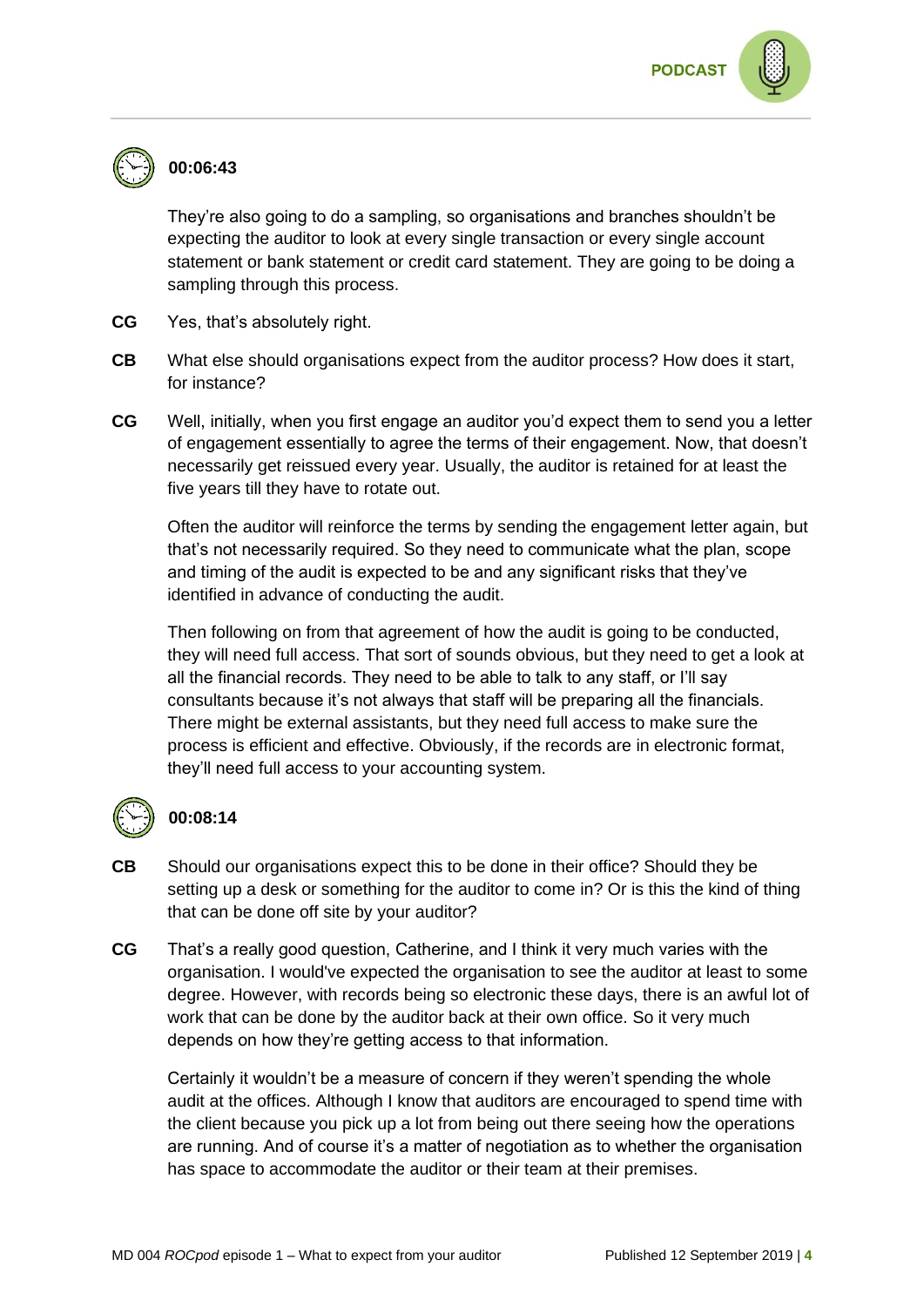

## **00:09:12**

I talked about access to all staff, and I wanted to mention as well, jumping to the end of the engagement… We can talk more about what happens in the middle, but certainly once they've gone through their audit and provided their report, then you'd expect them to come to the general meeting, and you'd expect them to be prepared to answer questions.

Now, often auditors aren't in fact asked questions, but they certainly should be willing to field any questions. And certainly you'd hope that they're having along the whole way an open discussion with management about the things that they're finding and any issues that are arising.

- **CB** A lot of our organisations and branches don't have a general meeting. They just have a committee of management meeting. So you're saying the auditor should be expected to attend that meeting and answer questions there for the officers?
- **CG** Yes, they should be. It's preferable that they attend that meeting. It's really the final opportunity for any issues or concerns to be shared with the auditor and the auditor to be able to stand behind their report.

You talked about the committee of management, but, and I mentioned it along the way, the auditor should be communicating anyway. In fact, in the auditing standards the auditor is required to communicate certain things to management.

For example, they're required to communicate their views on the organisation's accounting practices. Significant accounting treatments they think might not be appropriate. Now, sometimes the auditor can still sign their report if the accounting treatment's allowed by the accounting standards, but they might not feel that it is the appropriate treatment for the organisation.



#### **00:10:42**

They should be highlighting any significant difficulties they've had during the audit, significant matters that they discussed along the way, clarifying what those were and other circumstances that affect the auditor's report, so their opinion, and any significant matters regarding the oversight of that financial reporting process.

Now, this is done in a management letter. So in addition to the auditor's report, which goes with the financial report, you'd also expect a management letter to cover off these things to clarify any concerns that have arisen. And it's very usual for the auditors to find things, maybe some controls that can be improved or areas where they'd like to see some additional work done before the next audit.

**CB** How much does an organisation or branch have to follow these things that are put to them or these recommendations or suggestions? How independent is the auditor of the reporting unit?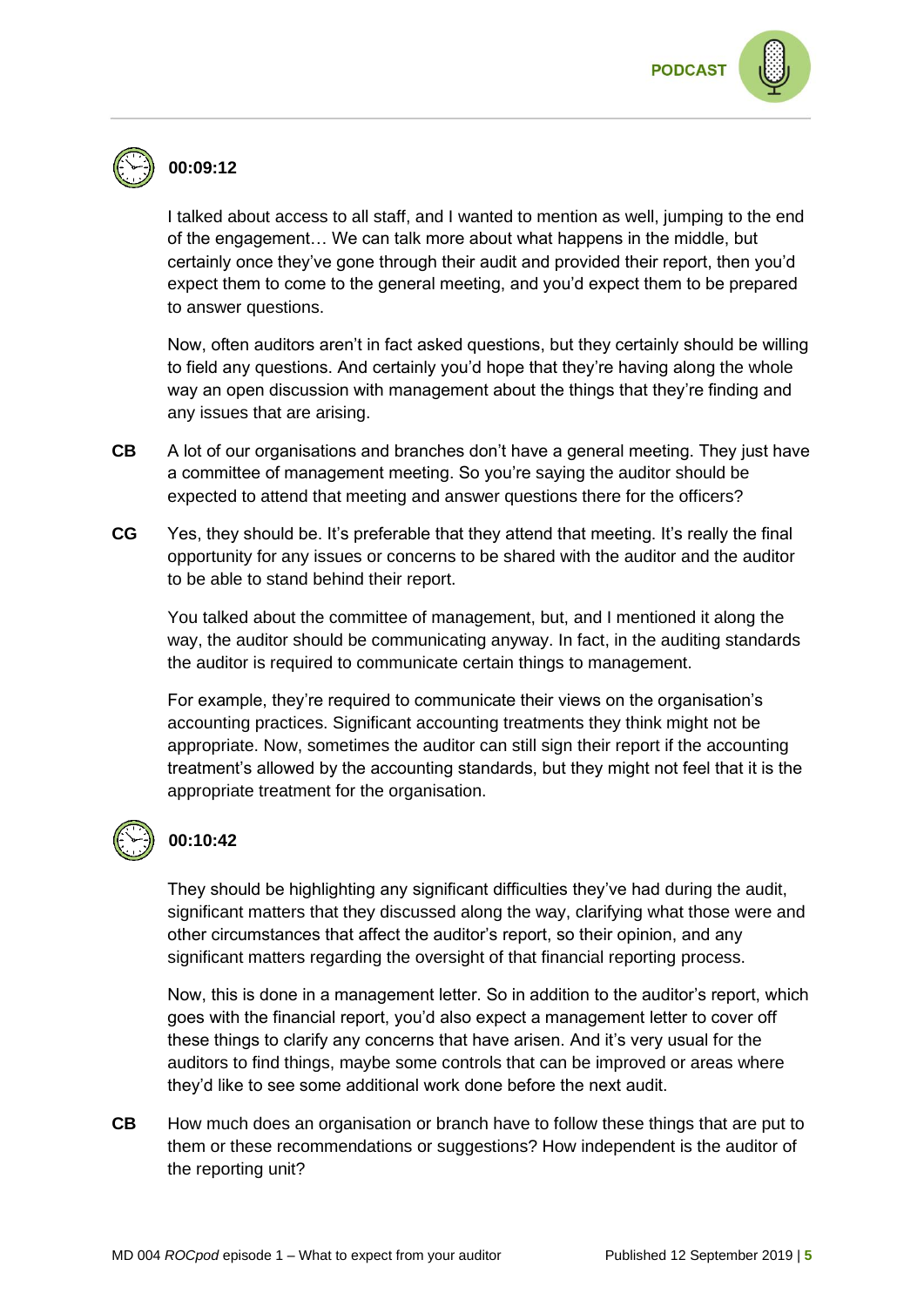

**CG** The auditor independence is absolutely critical. Now, with providing that management letter you would not want them to be stepping over the mark in terms of independence. However, providing that kind of feedback is not seen as breaching independence.

In order for the auditor to be independent they need to actually be independent of mind, so believe they're independent and operate in an independent way, but also appear to be independent, and that's quite… The perception of independence also really critical as well.



## **00:12:07**

There's quite a number of threats that can arise to independence, so things that auditor needs to look out for to make sure that they're not overstepping the mark with independence.

For example, self-reviews. If they were providing services to the organisation and then that's part of the financial reporting… For example, if they prepared the financial report, they couldn't audit it because they're reviewing their own work. Self-interest threat where they've got an interest in the organisation or an advocacy threat where they're trying to promote the organisation in some way.

There's a couple of other threats. Familiarity. For example, if there's some close association that rotation auditor is trying to account to that and make sure that that association doesn't become too close, but maybe other associations through perhaps family, memberships of the organisation, that kind of thing.

And also intimidation threat. If you have an aggressive client that pressures you to accept perhaps the kind of treatments you don't feel comfortable with or brushes over evidence that you're wanting to obtain.

I know the registered organisation does actually exclude a whole range of people from being an auditor, so it's quite clear cut in that way, which is really helpful. For example, an employee or officer of the organisation is clearly not able to conduct the audit, or an employee of an officer or relative.



#### **00:13:30**

If there's a liquidator in respect to any property involved with the organisation or a person who's owed money by the organisation, as well as someone who's just deemed to not be able to have that objective, an impartial judgment. So there are quite a number of circumstances that are clearly cut out in terms of independence.

**CB** You mentioned, for instance, that it might be a threat if an auditor is asked to review their own work. Is there any role or function that the auditor cannot perform? Now, for many of our organisations or our smaller branches, this may be one of their biggest expenses through their financial year, bringing in this expert to audit their financials.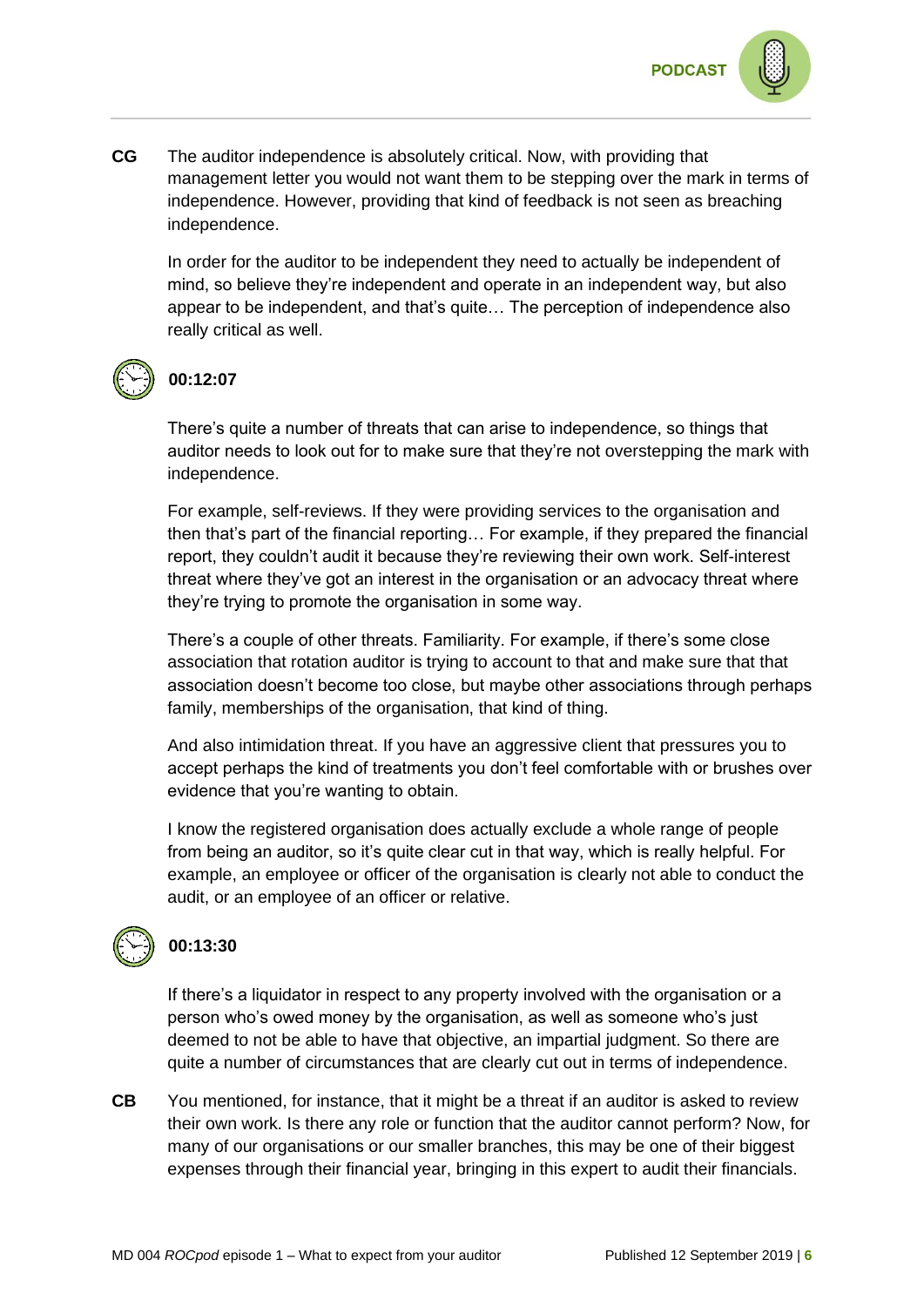

So is there anything that they shouldn't be asking the auditor to do because it may be a threat to their independence?

**CG** Absolutely. I think the key thing to understand with independence is that the auditor absolutely cannot take on any management responsibilities for the organisation. That means they can't take a leading role in decision-making in relation to the financials or any other aspect of the operations of the organisation. Management need to do that.

Management need to make all the judgments, the decisions, and if management don't have the necessary knowledge and experience to be able to make all of those financial decisions and prepare the financial report, then they might need to call in external advice to assist them in doing that. They can't rely on the auditor because then it does push the auditor in that area of lack of independence



### **00:15:01**

That said, there is a fine line in that the audit process absolutely does necessitate that the auditor discuss with the management things like the application of the accounting standards, the disclosure requirements, whether they've met the accounting standards, the appropriateness of the controls, methods used for determining the values of assets and liabilities. These are normal discussions.

It's not that the auditor can't discuss the different options with management… And they may even suggest some adjusting journal entries, that kind of thing. But ultimately management have to make those decisions. They are giving an opportunity… Rather than the auditor needing to qualify their report at the end, allowing the organisation the opportunity to make corrections and adjustments that are going to mean that the financials are acceptable to the auditor. But that's considered part of the normal audit process.

The kinds of services that the auditor really cannot provide in addition to not preparing the financials for the organisation, they can't do things like other bookkeeping services, payroll services, valuation services, internal audit or provision of IT systems, legal services, recruitment services.

That said, they'll need to consider their circumstances. There may be some circumstances where there's very inconsequential services being provided that the auditor can justify, and really they work through the Code of Ethics for Professional Accountants to determine whether those services are appropriate or not. So whilst I presented it like it's a blanket ban, it's a little bit more complex than that. Although I'd say if in doubt, don't ask you're auditor to do other non-assurance services to not compromise their independence.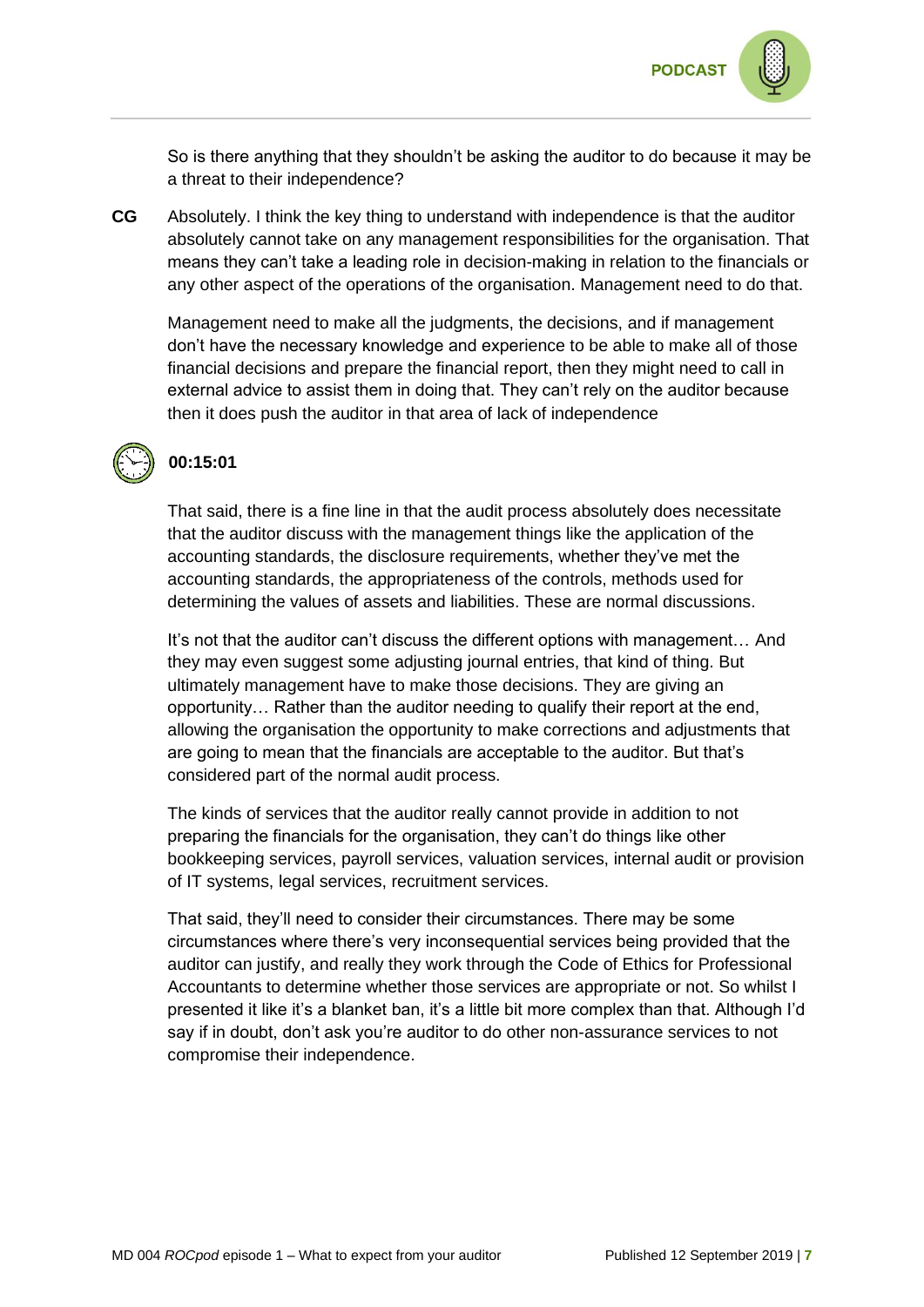

#### **00:16:42**

- **CB** So our organisations and branches need to be very aware of the fact that the independence of the auditor protects them as well because it adds credence to that protection around their financial reports. As you've said, it's not just an actual lack of independence. Our organisations and branches have to be careful they don't make it appear that the auditor is not independent as well.
- **CG** Absolutely, yes, because the public are also looking at registered organisations and making their own assessment of what confidence they have.
- **CB** So how should our organisations and branches be preparing for this audit since it is such a big deal and for many of them a big expense? Is there anything they can do to ensure that the process moves as smoothly as possible?
- **CG** The organisation needs to be really well prepared in terms of having all their documentation to support all the transactions and balances that are in their financial report as well as the other… The committee management statement, the section 255(2A) report and the officer declaration, that all needs to be fully supported by documentation.
- **CB** So you're suggesting that we shouldn't be going with the shoebox way of doing our audit where I just provide you with all of my receipts in a little box and say, here you go.



#### **00:17:50**

**CG** Yes. The auditor can't compile the financials for you. So the organisation really needs to be on top of that before the auditor comes in. Now, within a larger organisation the auditor can come in during the year to do some controls testing and other testing. That's a little bit of a different scenario.

But if your auditor is coming in after year-end, you need to have everything ready to go and have the accounting software, the actual hard copy documents, if they are in hard copy, available, readily accessible. Perhaps you need to organise access for the auditor without them being able to change anything to that information.

So thinking through the issues around access to everything they need and also access to the staff. So having that staff ready, available to find information the auditor needs and to justify or discuss treatments in the accounting treatments, in the financial report and so forth.

- **CB** Occasionally we do receive auditor reports that have a qualified opinion. What does this mean in accounting and auditing terms for you?
- **CG** There's a few different sorts of qualifications to the opinion. None of them are common, I would say. However, the more common one is a qualified opinion, and that's where there's a specific aspect of the financial report or the other statements,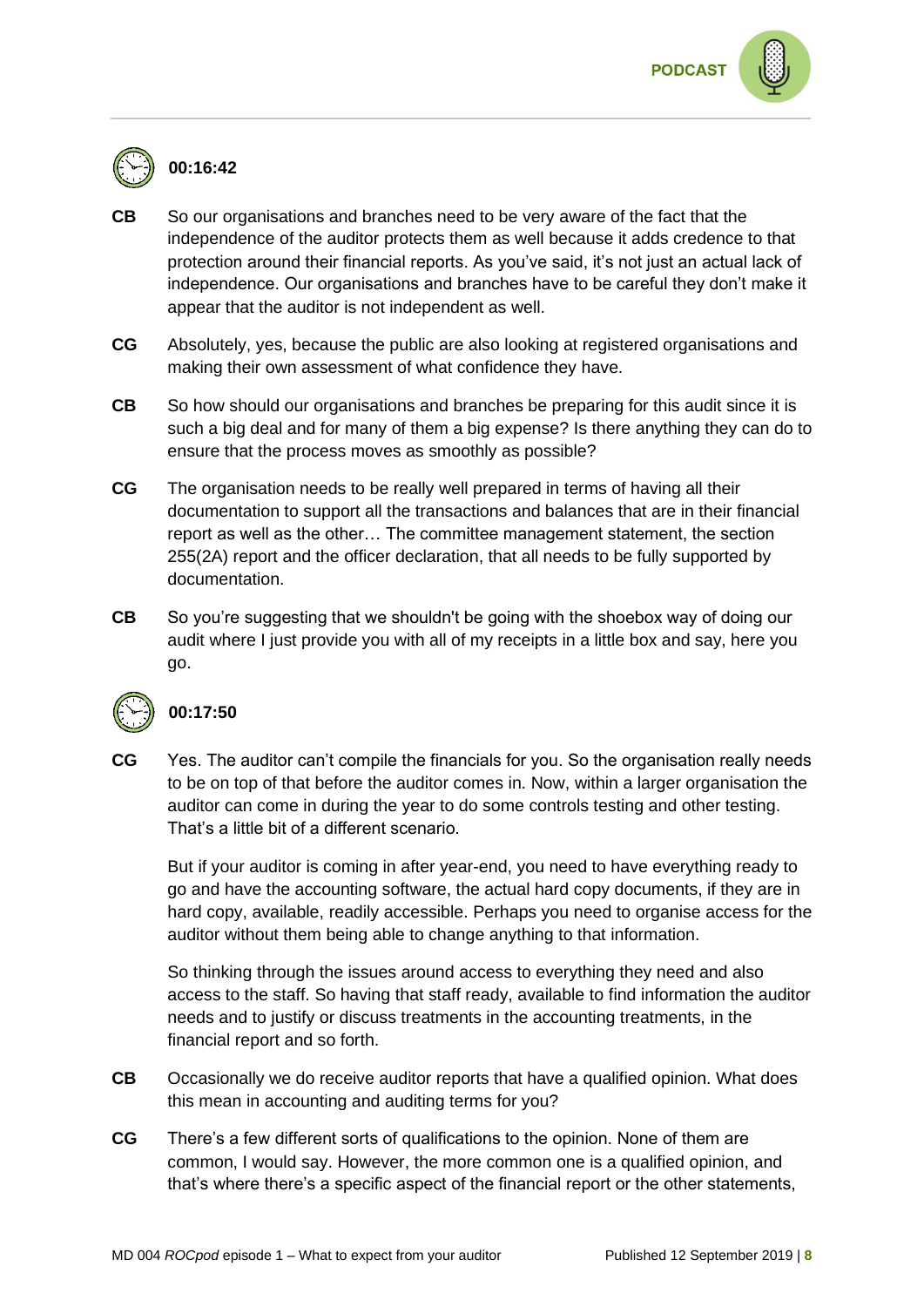not just… All of the statements that the auditor is providing their opinion on that contains a material misstatement. Or they don't have enough evidence to be able to conclude one way or the other that that fact or amount is correct or not materially misstated.



#### **00:19:22**

Now, it would be a material error, but it must be a discrete area in order for it to be just a qualified opinion. That is still very serious, but the auditor is very clearly flagging what that issue is.

Now, the reason why this is not very common is that usually… We were talking before about the auditor talking with management and discussing areas where they have concern or differences of view, and usually the auditor and management will try to work that through to come to a resolution that they both agree with. So that the auditor is comfortable with signing a clean opinion. However, obviously the qualified opinion occurs where they can't come to that agreement or they simply cannot provide enough evidence to satisfy the auditor.

Then in more extreme circumstances where the auditor simply cannot obtain enough evidence to have confidence in the financial statements as a whole, they'll issue a disclaimer opinion. That's where really the lack of evidence is pervasive through… And they really can't conclude on any of the material items in the financial report. Otherwise if they do have sufficient evidence, but they believe the misstatements that they've identified are pervasive, and so they impact the whole financials, they can issue an adverse opinion.

**CB** What should I do if I'm unhappy with the way the auditor has performed their audit? A lot of our branches and organisations will be dealing with this one professional, perhaps for the first time if they've just rotated out their last auditor under the provisions. So what does an organisation or branch do if they're unhappy?



## **00:20:52**

**CG** I guess it depends on what the basis of their concerns are. For example, if they feel perhaps the auditor hasn't done enough work, perhaps their previous auditor, they saw them more during the audit process, or there was more evidence of the work that… They'd asked more questions.

The organisation can ask for information about how many hours they've done, staff that they've been using, what work they have done. I think it's quite reasonable to ask for more information about the service that you're paying for. Obviously, different auditors will operate in different ways, but allowing the auditor the opportunity to explain what they have done…

They're not actually required to share their working papers. So it wouldn't be reasonable to say, I want to see your whole audit file, because those are their papers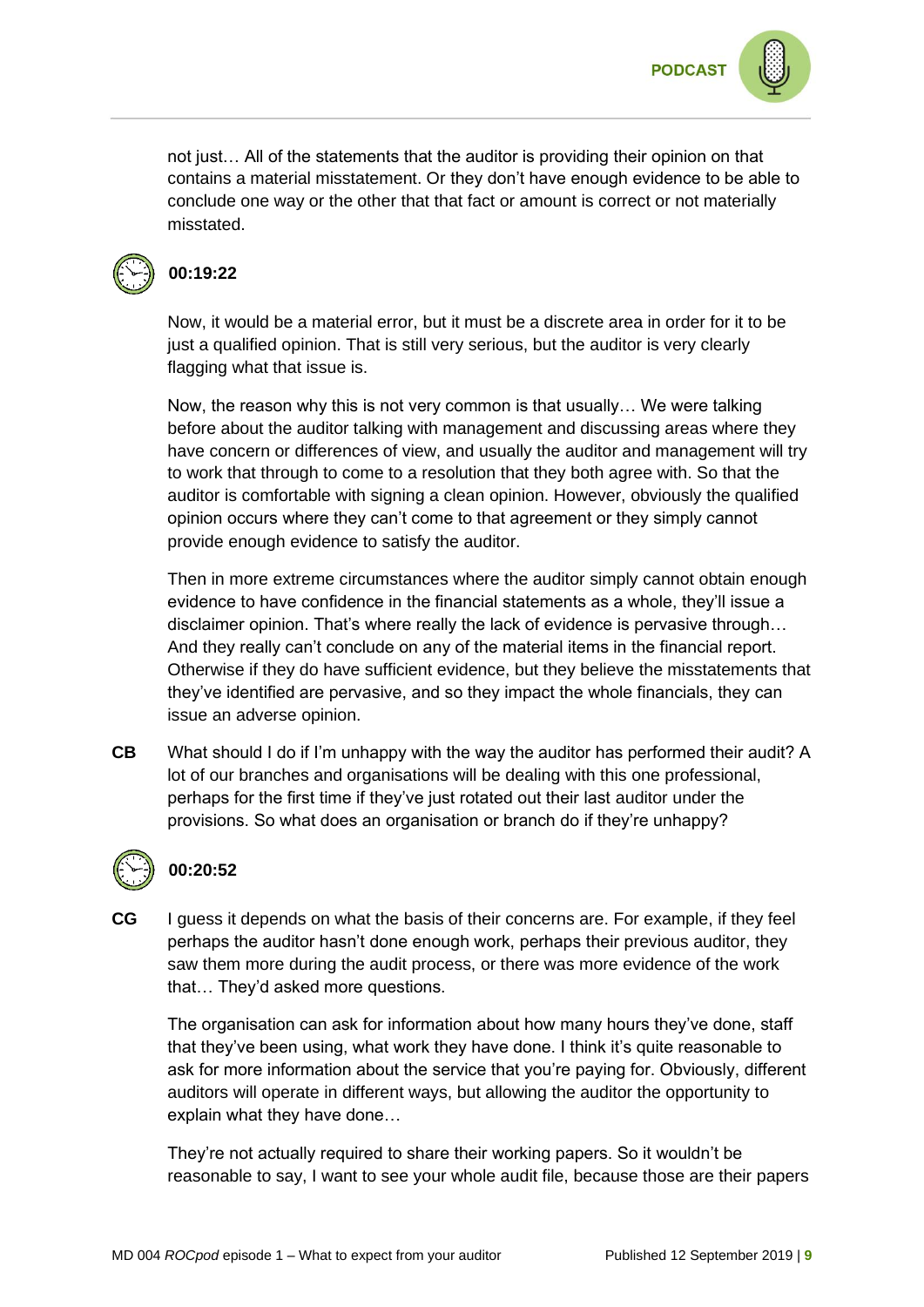

that they use to form their opinion. However, it is reasonable to ask for further information.

Ultimately, if you feel that the auditor hasn't met the terms of the engagement, you can terminate that agreement. Obviously, there's legal ramifications to that depending on the timing, or you may choose not to renew that audit engagement the following year and appoint a new auditor.



#### **00:21:55**

If you have really serious concerns about competence or integrity of the auditor, obviously, you can contact the professional body that they're a member of, whether that's CPA Australia or one of the other professional bodies. Or, I'm sure, the Registered Organisations Commission can help provide advice in those circumstances.

I do note that all members of professional accounting bodies are subject to quality review, and they are subject more frequently when they provide audit services than for other services. Usually, that's about every three to four years. So there is robust processes in place to oversee those auditors.

Nevertheless, any professional accounting body will take any concerns very seriously, and if appropriate that can be referred to professional conduct, and they'll follow up and look into those concerns. Or it may be that quality review can do a review and just make sure that there's no problem.

**CB** Is this also a part of the dialogue that you're having back and forth between management and your auditor? There's no point waiting until the very end to express your unhappiness if you think there's something happening during the audit. This is part of the dialogue that you were speaking about during audit. If you have any questions or concerns about how the process is going, discuss them with your auditor because it could just be a lack of understanding on behalf of the organisation or branch as to what to expect or the process that's being used?



## **00:23:19**

**CG** Yes, exactly. I think earlier on we were talking about the auditor is supposed to communicate the risks that they've identified, their plan, or how they intend to conduct the audit. So that should be a basis from which to then query them as to where they are along in that plan, whether the organisation's comfortable with the risks that they've identified. If there's concerns that they aren't providing an adequate service, that should be a starting point to be able to say, can you demonstrate or share with me how that's working?

I would say, however, that another aspect that could ruffle the feathers perhaps of organisations could be the opposite to what we were just discussing, and that is where the auditor is asking a lot of questions. And if an organisation feels a little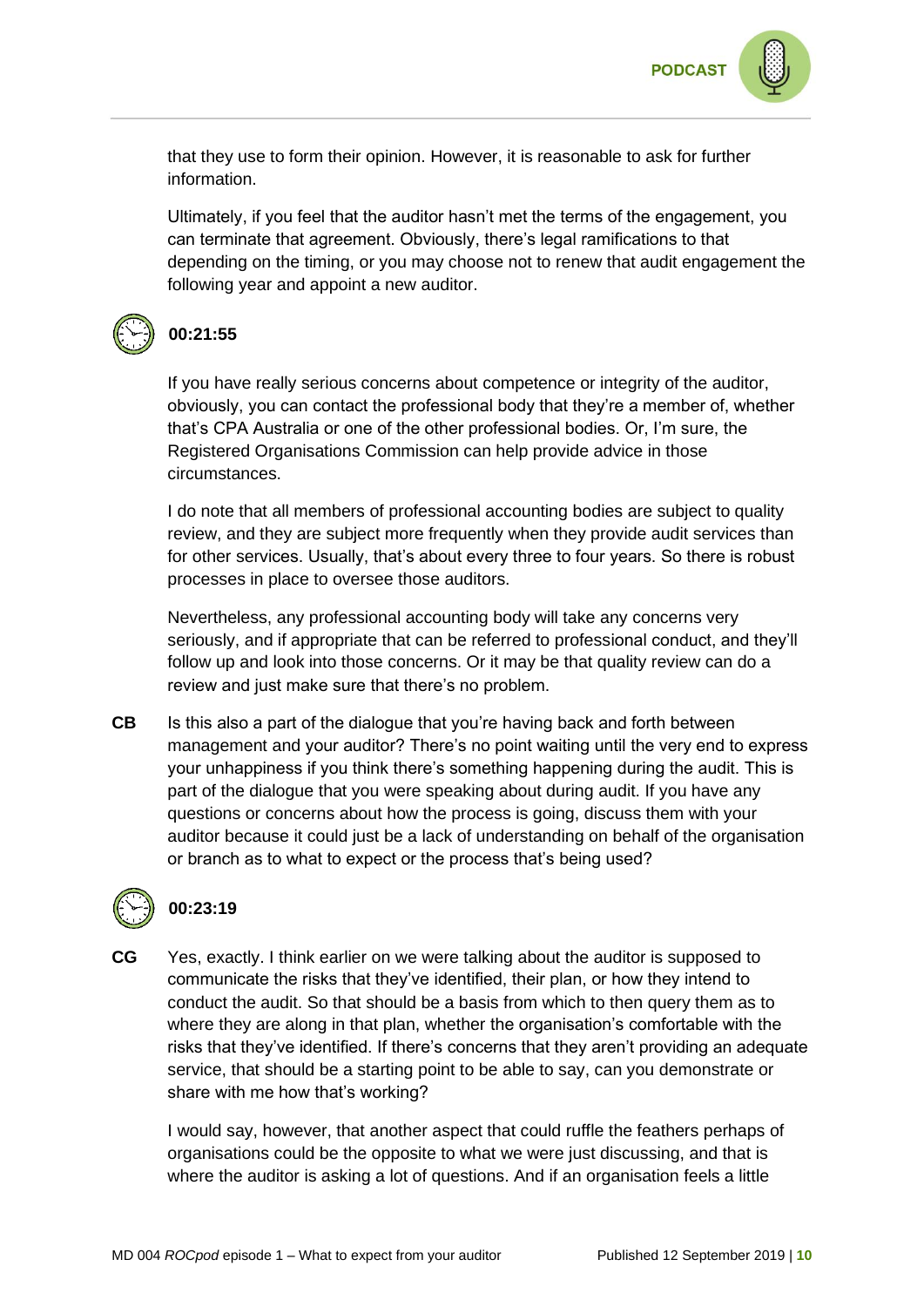

overwhelmed perhaps by the amount of information they're requiring, that could be the opposite scenario.

Just highlight that auditor is required to apply professional scepticism, and as part of being sceptical the auditor must challenge management not on every single tiny thing, but they need to think about if the opposite is possible. If the evidence actually supports something different to what's been presented in the financial statements or the other statements that are being audited.

So it's absolutely natural for there to be some level of challenge, questions and discussion, robust discussion in some instances, between the auditor and management, and hope to have that in a quality audit.

**CB** This is certainly something that management can learn from and build into future processes for future financial years if it turns out that there are perhaps some better ways of keeping their records, for instance.



#### **00:24:55**

One of the problems that our organisations or branches do sometimes encounter with the auditor is time frames because we actually have a series of time frames in our legislation. Would you strongly recommend making sure that your auditor is well aware of when we absolutely need that signed report by? Because it's not uncommon for reports to go out to members, for instance, on time but not be signed by the auditor because that process hasn't finished yet.

**CG** Yes, absolutely. The earlier that you can engage your auditor or have the planning discussions with them around the timing of when they can come, when they'll be able to sign off and also when you are going to be ready as an organisation to provide the draft financial report and the supporting documentation.

Often the delays can be around not having all the evidence readily available. Obviously, the more streamlined the organisation can be in supporting the audit process, the more likely it is that the auditor will also meet their deadlines.



#### **00:25:59**

- **CB** Well, thank you very much for talking to us today at *ROCpod*, Claire. It's been absolutely wonderful speaking to you. It's wonderful to have a strong voice of expertise about auditing which a lot of our clients do run into once a year every year. So thank you very much for your time today.
- **CG** Oh, it was great to be here. Thanks, Catherine.
- **AN** *ROCpod* is the official podcast of the Registered Organisations Commission. It is copyright to the Commonwealth of Australia. The opinions expressed in *ROCpod* are the opinions of the particular speaker and not necessarily the opinions of the Registered Organisations Commission.